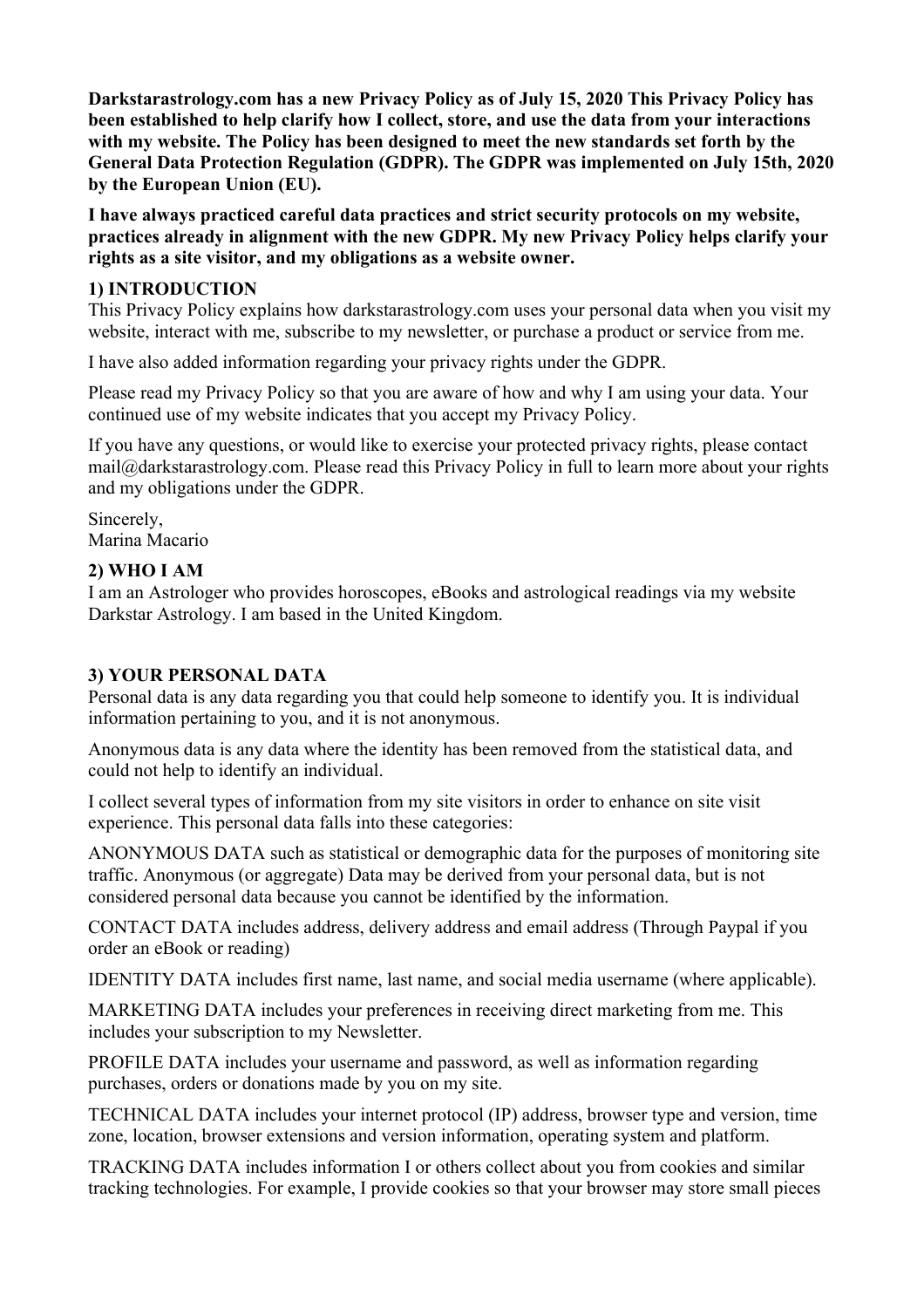of my website in order to make your future site visits faster.

TRANSACTION DATA includes the payment information provided by you and your financial institution when you complete a purchase with me.

USAGE DATA includes information about how you use my website, products, and services.

To provide better content and service, darkstarastrology.com uses Google Analytics to monitor traffic and visitor behavior on my site. Your IP, city, state, operating system, and on-page behavior may be tracked by Google Analytics. If you continue to use my site, you acknowledge acceptance of this monitoring by Google Analytics which is utilized to enhance your on site experience and is looked at it as anonymous data since it is not personally identifiable.

I do not collect any information regarding your race, ethnicity, gender, sexual orientation, religious or philosophical belief, personal lifestyle, criminal convictions or offences, or any biometric data.

I also do not knowingly collect information from site visitors under the age of 13.

#### **4) HOW I COLLECT PERSONAL DATA**

I may collect two basic types of information about my site visitors: specific information you may provide directly as a result of interacting with my website, and general visit information collected indirectly by software including WordPress and related Plugins.

#### *DIRECT (VISITOR PROVIDED DATA)*

This specific information includes personal data you provide when you: sign up to receive my Moonsletter Newsletter.

contact me directly via my Contact Form and request information be sent to you; order my products or services;

contact me directly via email, or on my website;

#### *VIA SOFTWARE (INDIRECTLY)*

I may automatically collect Technical Data about your browser, platform, and browsing pattern while you are on my website.

#### *GENERAL DATA COLLECTION PRACTICE*

I only collect the data necessary to enhance your site visit experience and complete any tasks you initiate on my site. For example, you may provide your email to me via a message on my contact form which allows me to communicate with you via email reply.

## **AD PARTNERS**

### **Mediavine Programmatic Advertising (Ver 1.1)**

The Website works with Mediavine to manage third-party interest-based advertising appearing on the Website. Mediavine serves content and advertisements when you visit the Website, which may use first and third-party cookies. A cookie is a small text file which is sent to your computer or mobile device (referred to in this policy as a "device") by the web server so that a website can remember some information about your browsing activity on the Website.

First party cookies are created by the website that you are visiting. A third-party cookie is frequently used in behavioral advertising and analytics and is created by a domain other than the website you are visiting. Third-party cookies, tags, pixels, beacons and other similar technologies (collectively, "Tags") may be placed on the Website to monitor interaction with advertising content and to target and optimize advertising.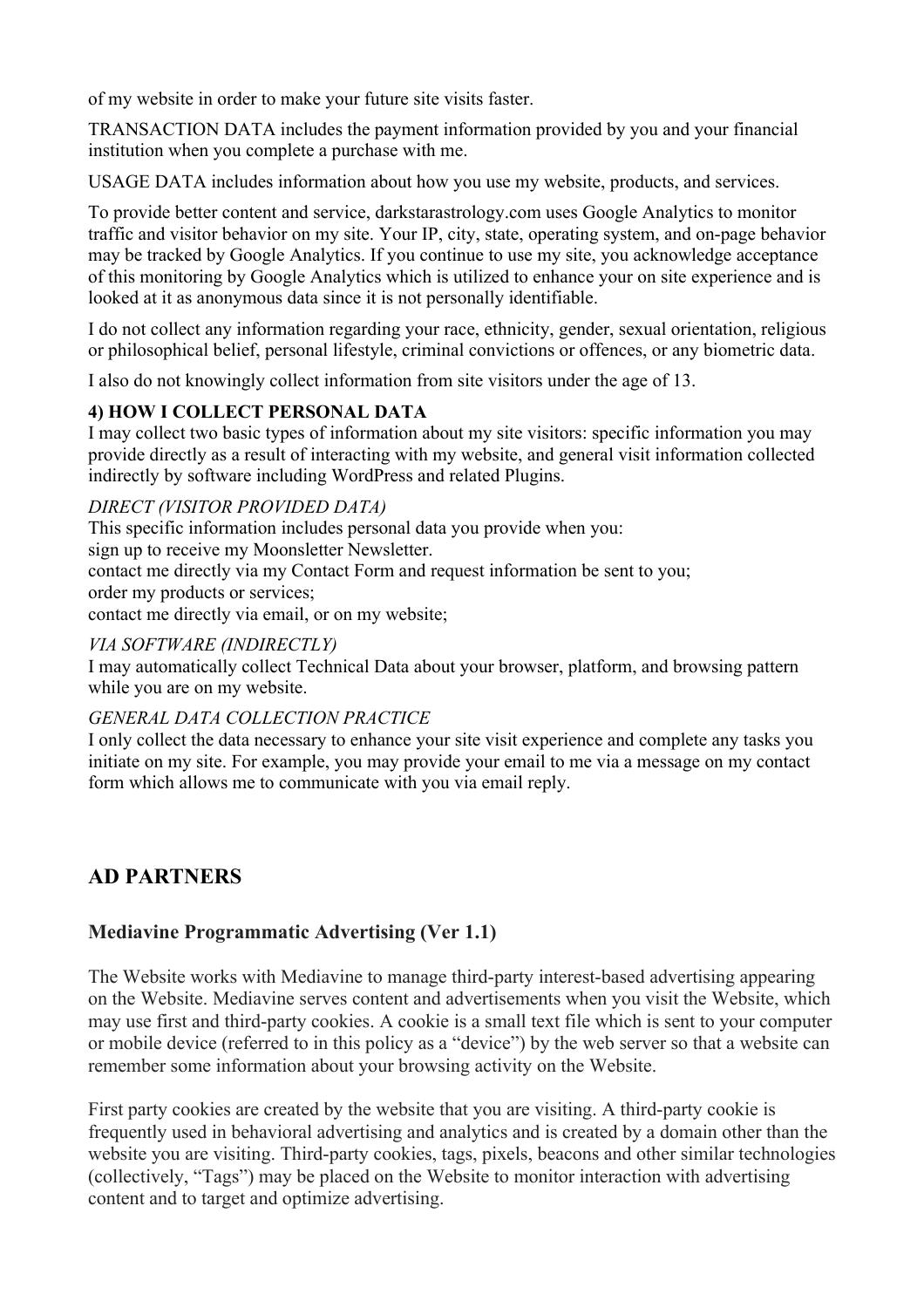Each internet browser has functionality so that you can block both first and third-party cookies and clear your browser's cache. The "help" feature of the menu bar on most browsers will tell you how to stop accepting new cookies, how to receive notification of new cookies, how to disable existing cookies and how to clear your browser's cache. For more information about cookies and how to disable them, you can consult the information at [All About Cookies.](https://www.allaboutcookies.org/manage-cookies/)

Without cookies you may not be able to take full advantage of the Website content and features. Please note that rejecting cookies does not mean that you will no longer see ads when you visit our Site. In the event you opt-out, you will still see non-personalized advertisements on the Website.

The Website collects the following data using a cookie when serving personalized ads:

- •IP Address
- •Operating System type
- •Operating System version
- •Device Type
- •Language of the website
- •Web browser type
- •Email (in hashed form)
- •

Mediavine Partners (companies listed below with whom Mediavine shares data) may also use this data to link to other end user information the partner has independently collected to deliver targeted advertisements. Mediavine Partners may also separately collect data about end users from other sources, such as advertising IDs or pixels, and link that data to data collected from Mediavine publishers in order to provide interest-based advertising across your online experience, including devices, browsers and apps.

This data includes usage data, cookie information, device information, information about interactions between users and advertisements and websites, geolocation data, traffic data, and information about a visitor's referral source to a particular website. Mediavine Partners may also create unique IDs to create audience segments, which are used to provide targeted advertising.

If you would like more information about this practice and to know your choices to opt-in or optout of this data collection, please visit [National Advertising Initiative opt out page.](https://thenai.org/opt-out/) You may also visit [Digital Advertising Alliance website](http://optout.aboutads.info/#/) and [Network Advertising Initiative website](http://optout.networkadvertising.org/#) to learn more information about interest-based advertising. You may download the AppChoices app at [Digital Advertising Alliance's AppChoices app](https://youradchoices.com/appchoices) to opt out in connection with mobile apps, or use the platform controls on your mobile device to opt out.

For specific information about Mediavine Partners, the data each collects and their data collection and privacy policies, please visit [Mediavine Partners.](https://www.mediavine.com/ad-partners/)

#### **5) HOW I USE YOUR PERSONAL DATA**

To complete an order and maintain a record of sales for my taxes For fraud investigation in compliance with the law When I need to comply with a law or regulation such as the GDPR To enhance your site experience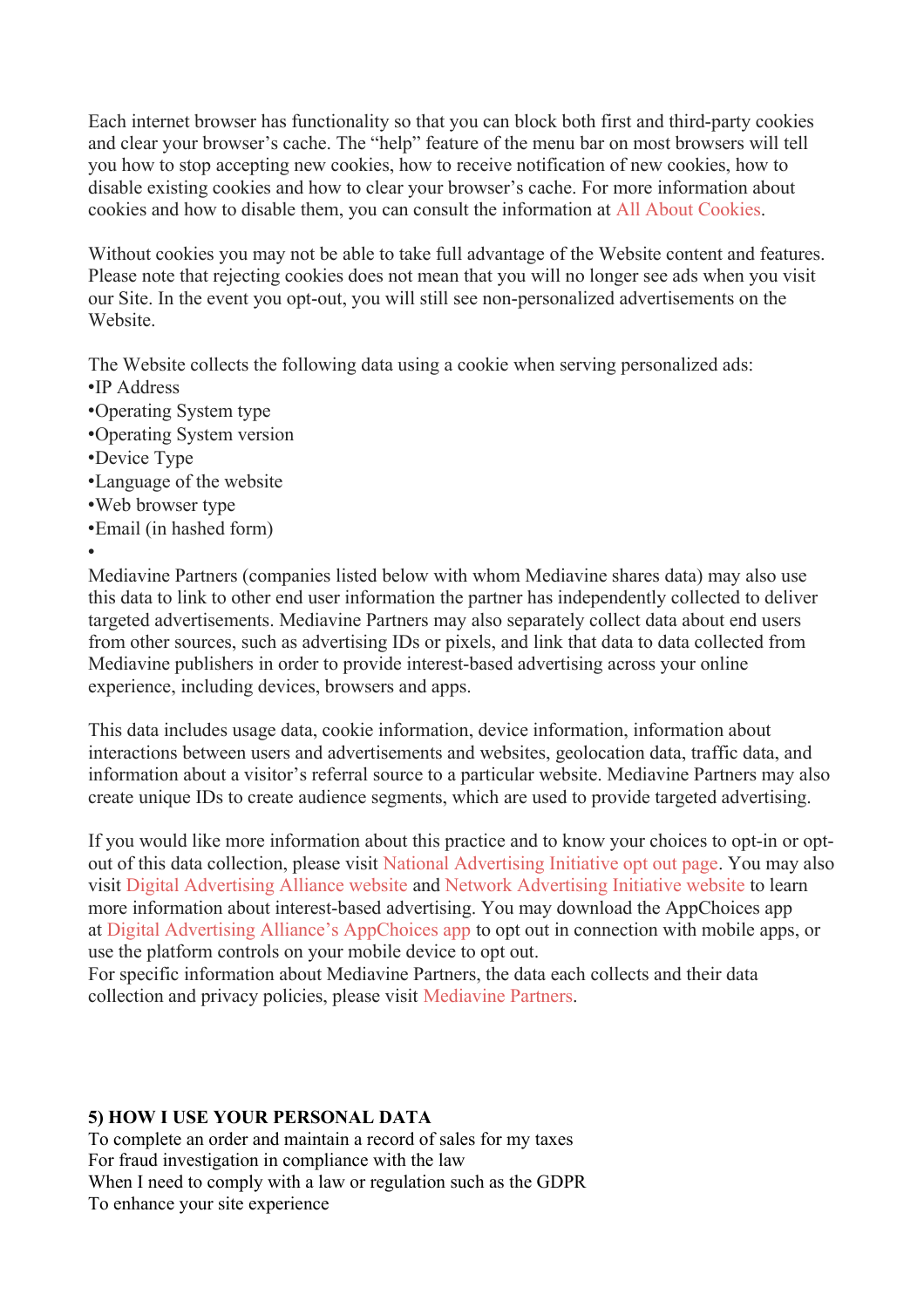To complete contractual obligations with you (like delivering my Newsletter to you after you opt in)

### **6) COOKIES**

Cookies are basic pieces of information stored in your browser that enhance your overall site experience. They make the site faster and help the site remember where to take you after you submit a form. Overall, cookies are pretty sweet!

My site cookies collect anonymous data, and are not personally identifiable.

My website may also include cookies from third parties including links to social media. These cookies are controlled by these third parties.

You can disable cookies in your browser, but your website experience may be limited on my site as weIl as on other sites as cookies are necessary to perform certain functions.

### **7) HOW I MAY SHARE PERSONAL DATA**

I may share personal data with the following types of third parties:

Technology service providers (i.e. webhost)

As part of a business transfer of ownership. In the result of an acquisition or merger of my business by/with another entity, this Privacy Policy will remain in effect unless otherwise stated in an updated Privacy Policy for the web site.

As required by law

I select third parties to work with who adhere to the laws and best practices of the Internet. Any information shared with these third parties is only to enhance my website and your website visit experience, not to directly enhance the private interests of these third parties. They may not use the information for any purpose other than my agreed upon website related purpose.

#### **8) PAYMENT INFORMATION**

darkstarastrology.com uses PayPal to process payments made for products and services via the website. Your checkout experience is completed on PayPal's servers. I may store confirmation of your Payment in my System for internal record keeping purposes.

#### **9) MY DATA SECURITY PROTOCOL**

I have strict security measures in place to protect your information. Your personal data is protected, and used only on a need-to-know basis as required to perform necessary site or other contractual based items. I believe that the less people with access to your information, the better, and I have designed my data security practices with that philosophy as my guiding principle.

I have systems in place to notify me immediately of any suspected or confirmed web breach where your personal data may have been exposed. I will notify you via email in the event that I am legally required to do so.

#### **10) THIRD-PARTY LINKS**

This website may include links to third-party websites including social media. I do not control these third-party websites. Please familiarize yourself with the Privacy Policy of these sites as they are not connected to my Privacy Policy.

#### **11) MY DATA RETENTION POLICY**

I will only keep your personal data for as long as necessary to fulfill the purposes I collected it for, including for the purposes of satisfying any legal, accounting, or reporting requirements.

If you make a purchase from my site or enter into a financial transaction with me, I must retain this information for 7 years for tax and legal record keeping purposes.

In some circumstances, you can ask me to delete your data. For example, when you unsubscribe from my Newsletter, you may then contact me and ask me to delete your subscriber information including email and name. Your anonymous aggregate data will remain, as it is not legally protected data.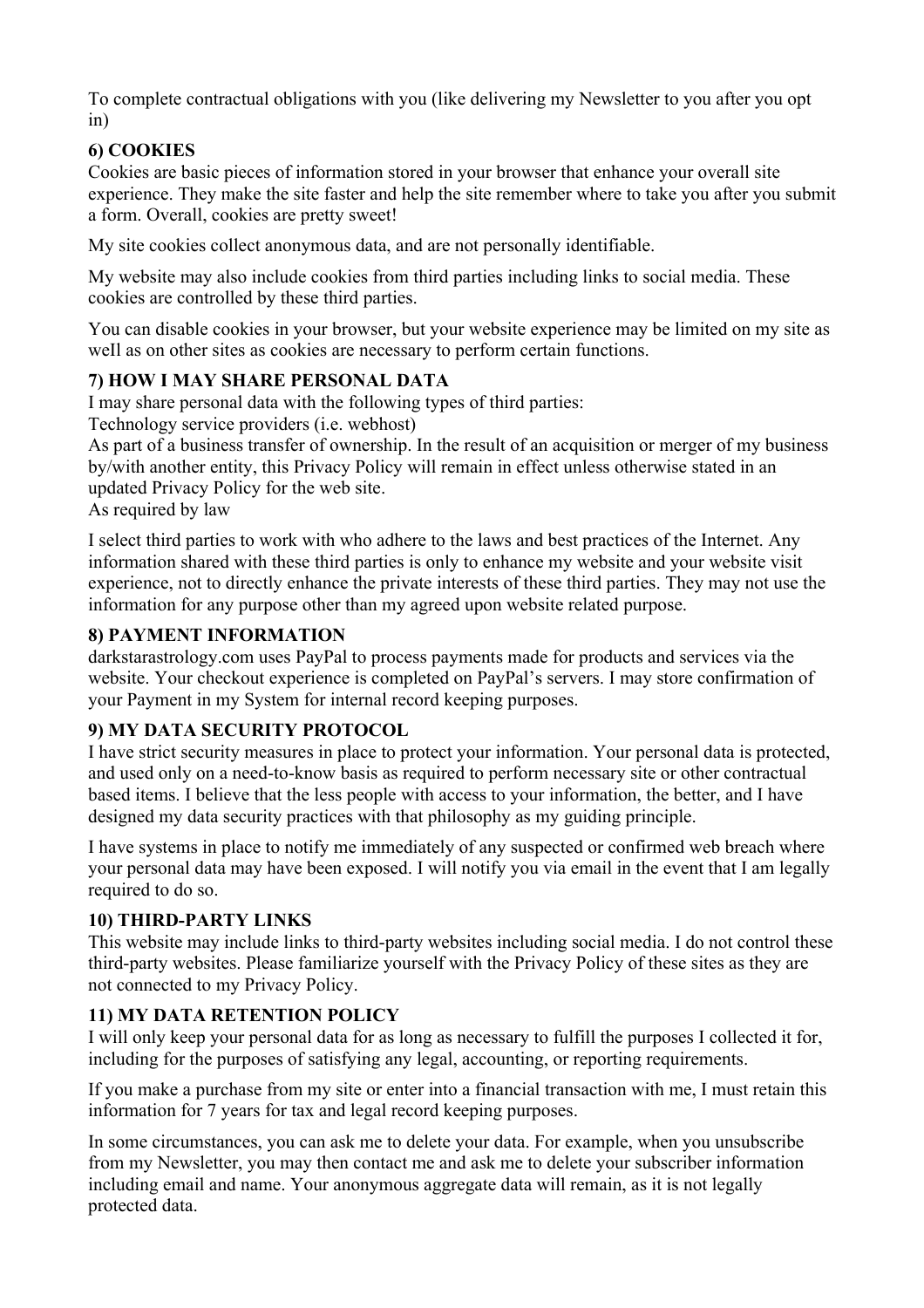In the case of desired data deletion, you must specifically contact me and be able to demonstrate reasonable need for deletion that does not conflict with any current law or regulation pertaining to the website and as set forth in this Privacy Policy.

I may use and reuse any anonymous data I collect on my site in perpetuity for the purposes of continuing to improve my website for the enjoyment of my site visitors.

#### **12) HOW TO ACCESS YOUR DATA WITH ME**

You will not have to pay a fee to access my personal data with me one time. However, additional requests are subject to review and fees. I am not required to comply if the request is illegal, unnecessary, or otherwise protected.

I will request specific information from you to help me confirm your identity before allowing you to access a copy of your sensitive data. I do not provide your private data to inquiring third parties except as required by law.

You may be provided 1 free copy of your basic data as part of your access or deletion request.

I will respond to your initial data request within 1 month. I may need further information from you in order to complete the process.

### **13) HOW TO CONTACT ME ABOUT MY PRIVACY POLICY**

If you have any questions about this Privacy Policy, or would like to exercise any of your rights, please email me at [mail@darkstarastrology.com](mailto:mail@darkstarastrology.com)

#### **14) PRIVACY POLICY UPDATES**

I will continue to update this Privacy Policy as the web and its laws and regulations continue to evolve. I will notify you via Moonsletter Newsletter of any changes to my Privacy Policy, so please be sure to subscribe for the most up to date information.

<https://app.termly.io/dashboard/website/508344/privacy-policy>

## **Who we are**

Our website address is: https://darkstarastrology.com.

# **What personal data we collect and why we collect it**

### **Comments**

When visitors leave comments on the site we collect the data shown in the comments form, and also the visitor's IP address and browser user agent string to help spam detection.

An anonymized string created from your email address (also called a hash) may be provided to the Gravatar service to see if you are using it. The Gravatar service privacy policy is available here: <https://automattic.com/privacy/.>After approval of your comment, your profile picture is visible to the public in the context of your comment.

### **Media**

If you upload images to the website, you should avoid uploading images with embedded location data (EXIF GPS) included. Visitors to the website can download and extract any location data from images on the website.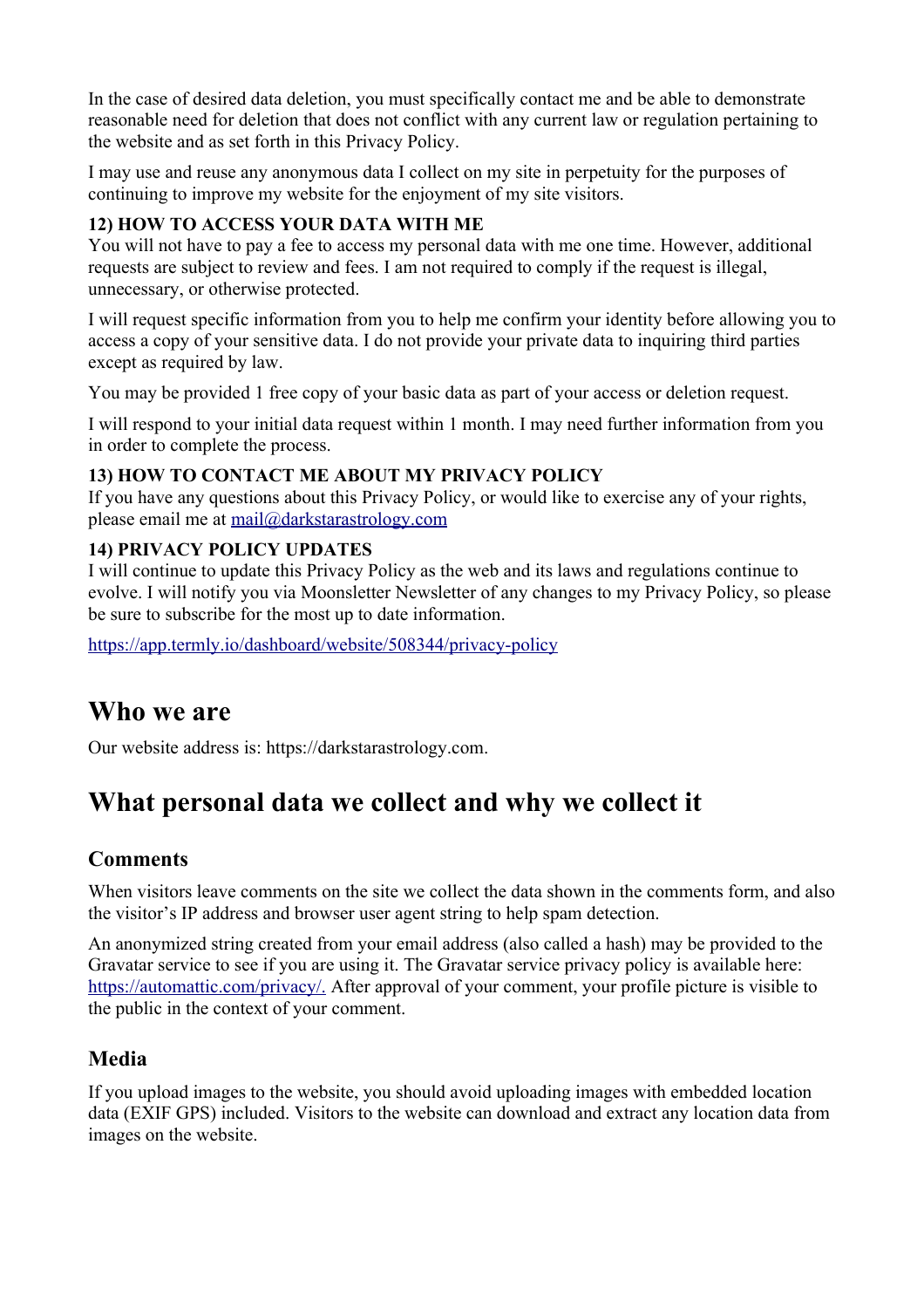### **Contact forms**

## **Cookies**

If you leave a comment on our site you may opt-in to saving your name, email address and website in cookies. These are for your convenience so that you do not have to fill in your details again when you leave another comment. These cookies will last for one year.

If you visit our login page, we will set a temporary cookie to determine if your browser accepts cookies. This cookie contains no personal data and is discarded when you close your browser.

When you log in, we will also set up several cookies to save your login information and your screen display choices. Login cookies last for two days, and screen options cookies last for a year. If you select "Remember Me", your login will persist for two weeks. If you log out of your account, the login cookies will be removed.

If you edit or publish an article, an additional cookie will be saved in your browser. This cookie includes no personal data and simply indicates the post ID of the article you just edited. It expires after 1 day.

### **Embedded content from other websites**

Articles on this site may include embedded content (e.g. videos, images, articles, etc.). Embedded content from other websites behaves in the exact same way as if the visitor has visited the other website.

These websites may collect data about you, use cookies, embed additional third-party tracking, and monitor your interaction with that embedded content, including tracking your interaction with the embedded content if you have an account and are logged in to that website.

## **Analytics**

# **Who we share your data with**

By default WordPress does not share any personal data with anyone.

## **How long we retain your data**

If you leave a comment, the comment and its metadata are retained indefinitely. This is so we can recognize and approve any follow-up comments automatically instead of holding them in a moderation queue.

For users that register on our website (if any), we also store the personal information they provide in their user profile. All users can see, edit, or delete their personal information at any time (except they cannot change their username). Website administrators can also see and edit that information.

# **What rights you have over your data**

If you have an account on this site, or have left comments, you can request to receive an exported file of the personal data we hold about you, including any data you have provided to us. You can also request that we erase any personal data we hold about you. This does not include any data we are obliged to keep for administrative, legal, or security purposes.